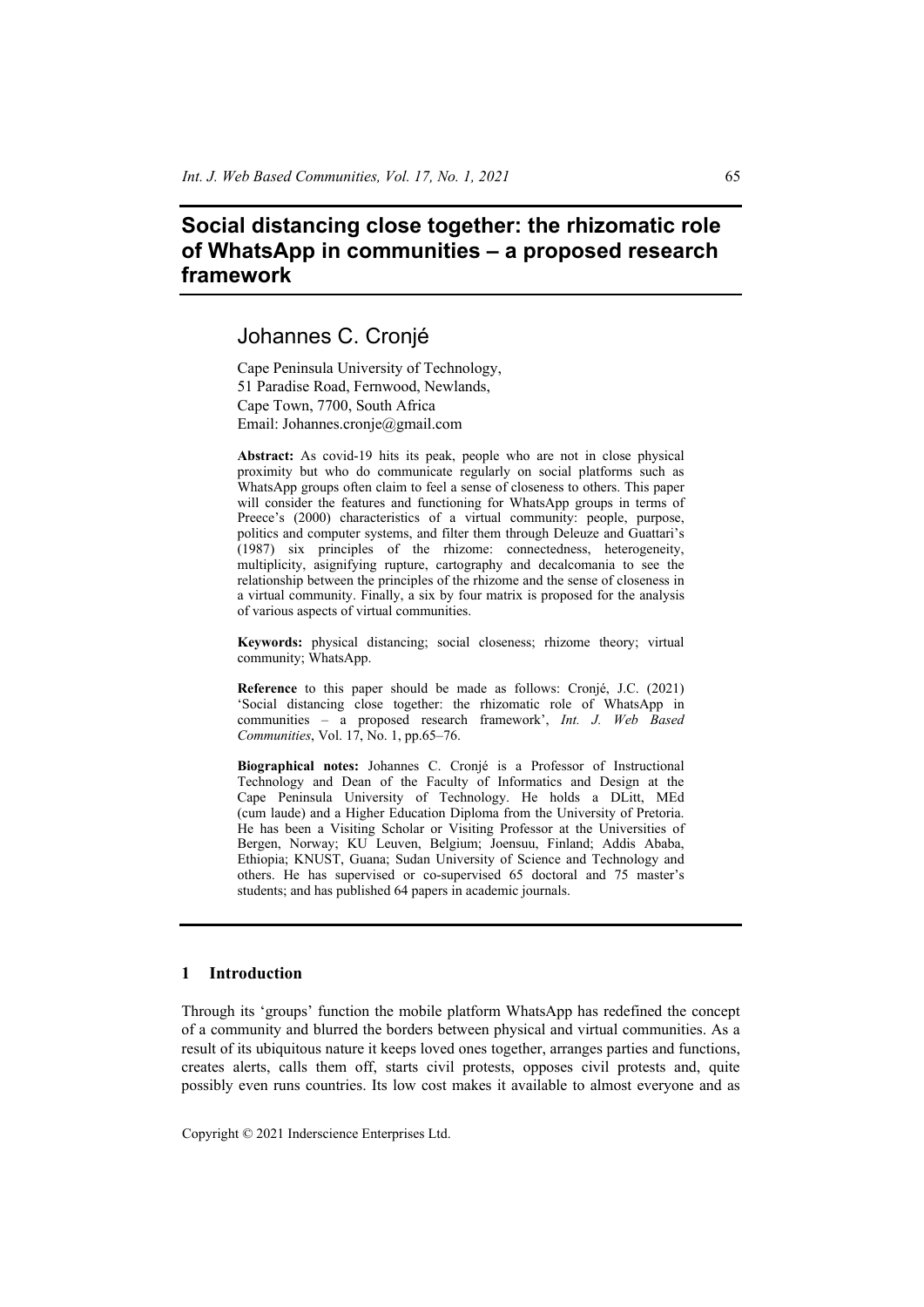such acts as a leveller. This paper is written in the midst of the world-wide covid-19 lockdown where in an attempt to reduce the impact of the virus people are deliberately isolating themselves physically from one another, yet there is anecdotal evidence of people feeling 'closer than ever' to other people, some with whom they may never have been in physical contact. We examine the relationship between physical and virtual communities in the context of the group function of the popular social communication tool, WhatsApp. It is argued that rhizome theory offers an appropriate lens for analysing the fractal nature of the dynamics between physical and virtual communities particularly at a time of physical isolation. Deleuze and Guattari (1987) identify six principles that are flattening the traditional tree structures of society. These are connectedness, heterogeneity, asignifying rupture, cartography and decalcomania. These will be discussed in detail later.

This paper will use Deleuze and Guattari's (1987) rhizome theory as a tool for classifying various uses of WhatsApp in communities. I will then filter these through Preece's (2000) four components of online communities to develop a research framework for understanding the dynamics between physical and virtual contact in a technology-rich environment. Two questions drive this study:

"What are the characteristics of WhatsApp groups in terms of people, purpose, politics, and computer systems?"

"How do the principles of the rhizome contribute to closeness in a virtual community?"

#### **2 Theoretical underpinnings**

In considering virtual communities I will re-visit Rheingold's classic definition: "virtual communities are social aggregations that emerge from the net when enough people carry on those public discussions long enough, with sufficient human feeling, to form webs of personal relationships in cyberspace" [Rheingold, (1993), p.5]. Of course when Rheingold penned that definition we were not yet carrying cyberspace in our pockets. Preece (2000) identifies four components that are required for the community to exist: people – that communicate and interact socially with each other, a shared purpose – the reason for the community to exist, politics – to guide behaviour and computer systems – that support and mediate social interaction. For the purposes of this paper we will look at the people who are communicating, we will consider the type of communication and social interaction, we will determine the shared purpose or reason for communities. We also look at the politics – the rules and social hierarchies that form and guide behaviour, and we will consider related computer systems, limited not only to devices, but also to ancillary programmes or social media sites.

In describing the nature of society in a digital age Deleuze and Guattari (1987) argue that society is being transformed into *a thousand plateaus* where the flat network has replaced the traditional branching tree hierarchy. We have moved away from a rooted structure to a rhizome where an intricate network of rhizomes feed their plants. We see a fractal of endlessly repeating, but constantly unique patterns that display six principles: connectedness, heterogeneity, multiplicity, asignifying rupture, cartography and decalcomania. Because of technology, not just people and places, but also things and thoughts are all connected into one large network. The ubiquity of connection means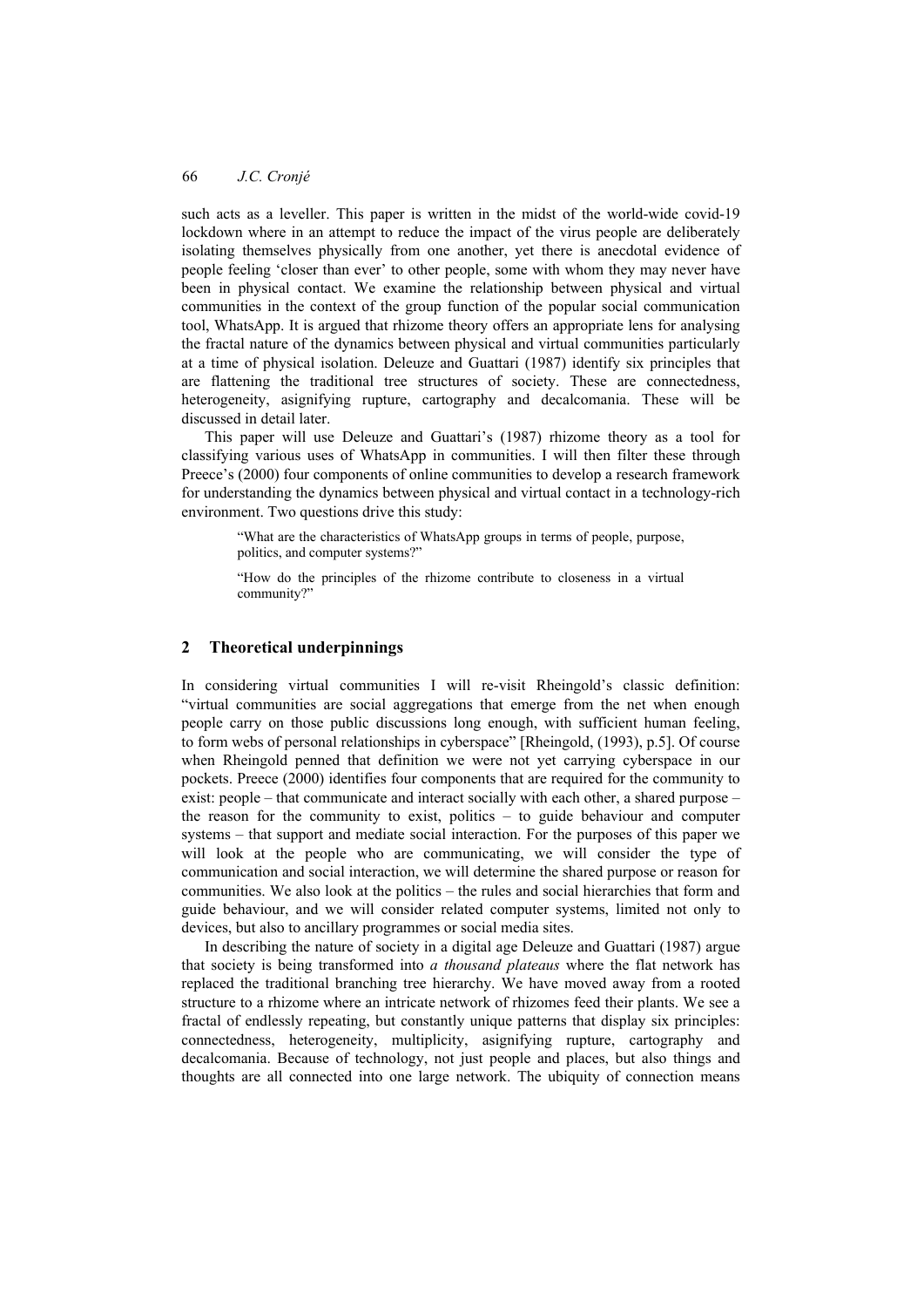things that are connected, are by definition, different. It also means that things or concepts can be defined in terms of how they differ from other things or concepts. Multiplicity recognises connection in that it holds that the multiple is the unit. For any element there may be a multiplicity of interpretations or explanations that are dependent on the situation and this multiplicity must be recognised. Asignifying rupture means that, should an element be torn in half, the two units may grow individually in the same way as a ginger plant when divided. It will produce offspring from each of the cuttings. Cartography calls for the development of a unique map rather than a tracing of someone else's map. Decalcomania refers to the endlessly repeating patterns that can be developed when the same decal is repeated constantly. Although they may be made up of identical components, every pattern is different. This paper will consider the extent to which these principles can be found in WhatsApp groups.

#### **3 What we know about WhatsApp communities**

Technology has radically changed the way in which we communicate. This literature survey will investigate the dynamic between WhatsApp and community. An online community contains six elements: "commitment; connection to others; reciprocity; interaction; agency and consequences" [Hammond, (2017), p.118]. da Silva Braga (2016, p.68) presents an ethnographic case demonstrating how WhatsApp can enable all six these elements in a city space where residents "joined an online group on WhatsApp, and used the application to mobilize themselves, including attending events around the city, such as private parties, concerts, soccer matches and visits to the São Cristóvão Fair… [and] identity is enhanced as ties are strengthened." The literature is now filtered through Preece's (2000) four components: people, purpose, politics, and computer systems in order to answer the first question:

"What are the characteristics of WhatsApp groups in terms of people, purpose, politics, and computer systems?"

#### *3.1 People*

The boundaries between real and virtual environments are blurred when "WhatsApp is used by our participants as a key component (in) their way of dwelling with others" [O'Hara et al., (2014), p.1142]. They argue that WhatsApp is situated "within the ebb and flow of lives lived together, within the web of other connections, both real and virtual" [O'Hara et al., (2014), p.1142].

In a detailed statistical analysis it was found that "different genders and age demographics had significantly different usage habits in almost all message and group attributes" [Rosenfeld et al., (2018), p.24]. More specifically, in other research "WhatsApp accounted for 19.83% (= 32.11 min) of all smartphone behavior (compare: Facebook only  $9.38\% = 15.19$  min). The mean of general daily smartphone usage was 161.95 min" [Montag et al., (2015), p.4]. Females used it longer than males, younger people used it more than older and extraverts were more likely to use it than introverts. By contrast the more conscientious people used it less [Montag et al., (2015), p.4]. Moderating variables in virtual communities include gender, age and level of education (Talukder and Quazi, 2017).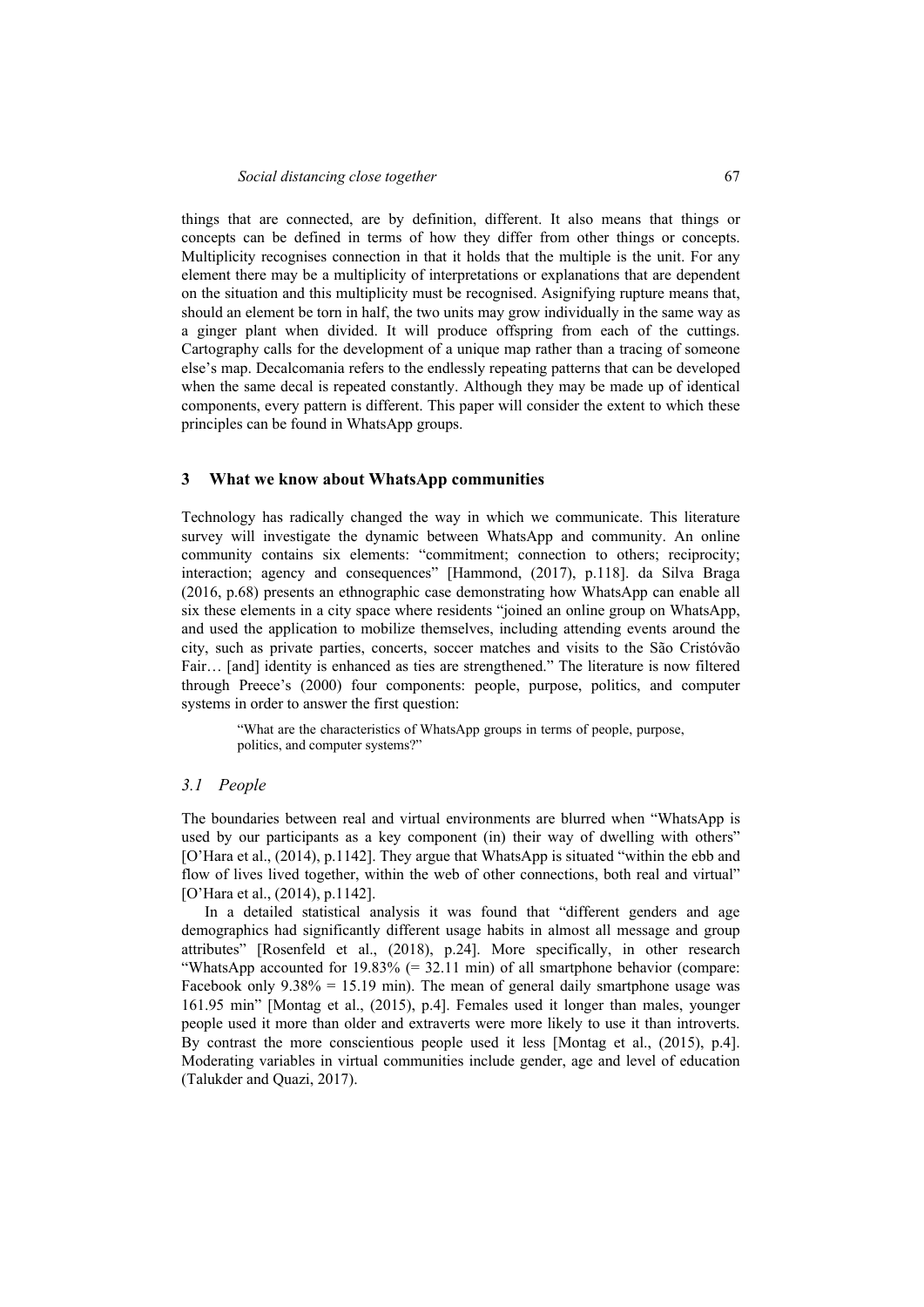Moodley (2019, p.1) takes a more conceptual position when she shows that that "the effective use of an online social media network to support a virtual community of practice is dependent on the participants' awareness of the context within which the community exists and the willingness of the participants to accept differing views and opinions." The context to which Moodley refers, leads a discussion of the purpose of the community.

## *3.2 Purpose*

Kurniasih and Riyadhsyah (2017) indicate that people join a group to receive and give information, and build a network. Because WhatsApp is cheap and runs across all mobile platforms it has become ubiquitous. It is used as an 'all-in-one' mobile communication tool (Ahad and Lim, 2014). Koomson (2019, p.75) points out that "apart from using their mobile phones to make and receive calls, texting using WhatsApp messenger was the activity they often engaged in with their mobile phones."

Undergraduate students indicated that, over and above everyday communications, they used it for discussing and sharing study information. On the downside WhatsApp tended to disrupt their studies in two ways, firstly by creating an urgency to reply immediately and secondly by spreading disinformation (Ahad and Lim, 2014). Nevertheless, students were positive about the potential inclusion of it in their studies (Gasaymeh, 2017).

The professional use of WhatsApp is not limited to education. Much is also written about its use in health practice. Medical emergency teams, for instance, found it useful during clinical practice, with information giving being the most important reason for use. WhatsApp was therefore described to be foundational to patient management through mobile health technology (Ganasegeran et al., 2017).

Mars and Scott (2016) point out that professional WhatsApp groups tend to form spontaneously, and in that way create issues of confidentiality, data security, storage, record keeping and reporting. They conclude that guidelines are required to regulate the use of WhatsApp for medical purposes. The mention of rules and regulations point to Preece's (2000) category of politics.

### *3.3 Politics*

There is mounting evidence that WhatsApp groups work like any other group, driven by factors "including trust, altruism, reciprocity and various other social factors" [Fauzi, (2019), p.368]. Carey and Meyer (2016) point out that a sense of virtual community leads to increased trust and that the management of online forums is essential for building trust. In less restricted communities they found lower levels of trust. The development of trust depends on an attitude to exchange, which means that social media should exhibit stronger collaboration-oriented functionalities (Cabitza et al., 2016), and "for the success of a social network, its users must adopt specific behaviours and, to ensure that they do, the application of persuasive strategies becomes indispensable" [Ruas et al., (2017), p.404]. These specific behaviours begin when participants can become a part of a group either by voluntarily following a joining link, or by being added by an administrator. Group interaction can include exchange, competition, cooperation, conflict, and coercion (Kurniasih and Riyadhsyah, 2017).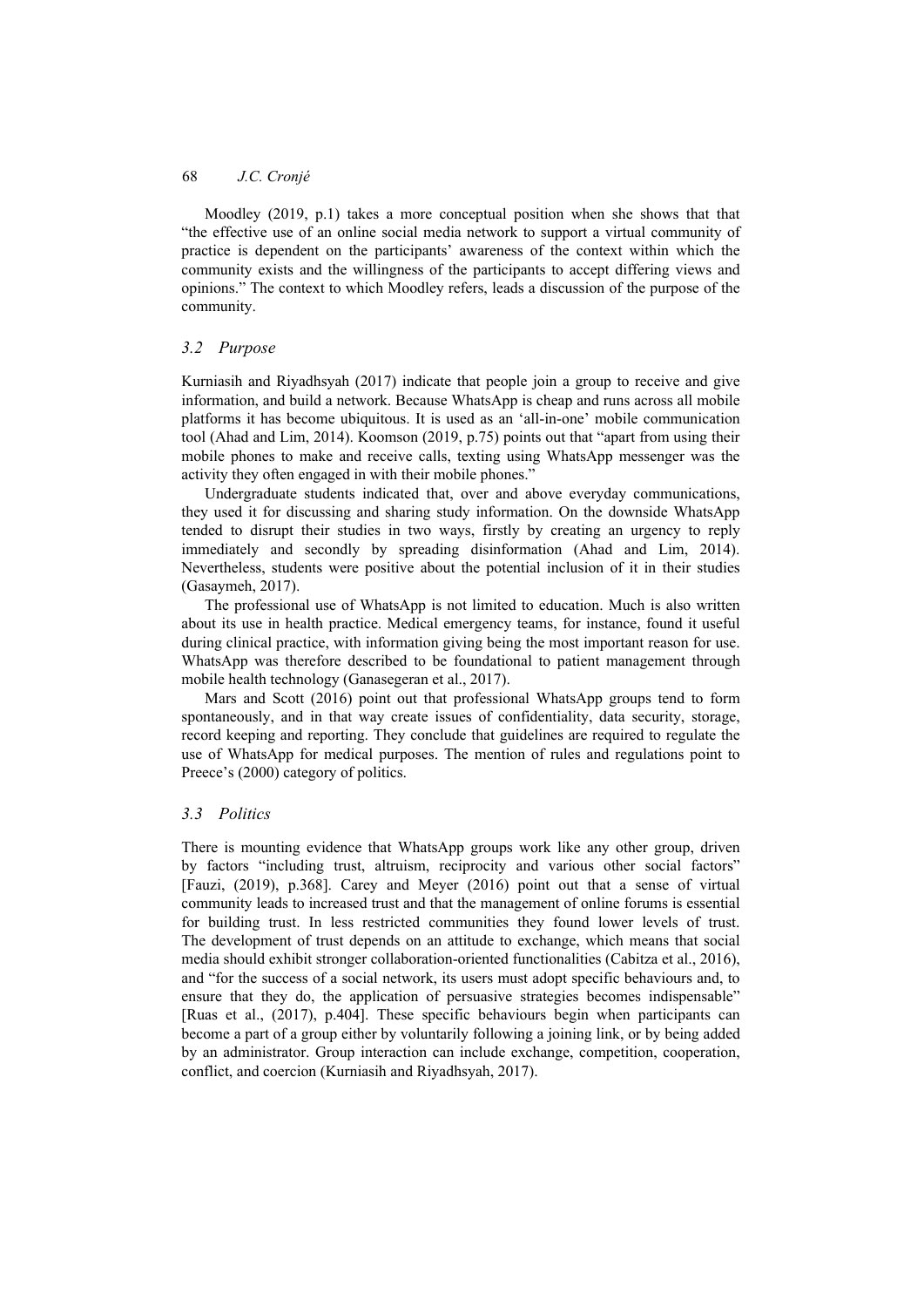Kizel (2019), in research conducted with young people, recognised the dialogical language in conversations in virtual space. They found that, as in physical groups, their participants recognised the insider-outsider  $I$  – thou relationships that occurred in this realm. A study on family conflict on WhatsApp concludes that smartphone-based conflict is a legitimate field of study in human discourse (García-Gómez, 2018). Power relationships are called into the discussion when it is reported that with 97% of Israeli youth being on WhatsApp, 30% have reported some form of cyberbullying (Aizenkot and Kashy-Rosenbaum, 2019). On the other hand it was found that in non-democratic countries "[t]he use of social media also has a positive impact on transformational leadership, collaboration, knowledge sharing and team-work but negatively on transparency which increases organisational stress" [Makvand and Fernández Alarcón, (2017), p.343].

Koomson (2019, p.78) asserts that that the successful implementation of WhatsApp requires "intentional designs and step-by-step approaches to teach both the faculty and the students how to use the application to achieve the utmost outcomes." Finally, Bouter et al. (2020) provide a set of guidelines for the use of WhatsApp groups, specifically as far as the responsibilities and liabilities of the group moderator are concerned.

#### *3.4 Computer systems*

For the purpose of this paper Preece's (2000) concept of computer systems will be expanded to include mobile devices as well as networked and cloud-based and systems. According to Rosenfeld et al. (2018, p.2) "internet social networks have become a ubiquitous application allowing people to easily share text, pictures, and audio and video files. Popular networks include WhatsApp, Facebook, Reddit and LinkedIn." In terms of device ownership 87% of participants of a study in Ghana indicated their willingness to purchase devices if it were to improve their results (Koomson, 2019). In terms of software students called for having mobile course materials such as lecture notes, practice quizzes, videos, and PowerPoints.

The relatively low cost of network switching technology has meant that there is a multitude of options to choose from. The determining factors for influencing the choice of network are content quality and system quality (French et al., 2016).

It is also possible to develop algorithms that predict group behaviour "including the likelihood a given group would have relatively more file attachments, if a group would contain a larger number of participants, a higher frequency of activity, quicker response times and shorter messages" [Rosenfeld et al., (2018), p.24].

It is clear that because of its high level of network stability and its ability to cheaply distribute almost any kind of content either in-line or as an attachment, WhatsApp has become the platform of choice for virtual communities.

#### **4 Auto ethnographic research method**

This is a narrative (Plowright, 2011) auto ethnographic theory building study (Wall, 2016) that draws on the lived experience of the author. The only instrument of data collection was the smartphone in my pocket that meticulously records every message I send and receive, every website I visit, every physical location I visit, every e-mail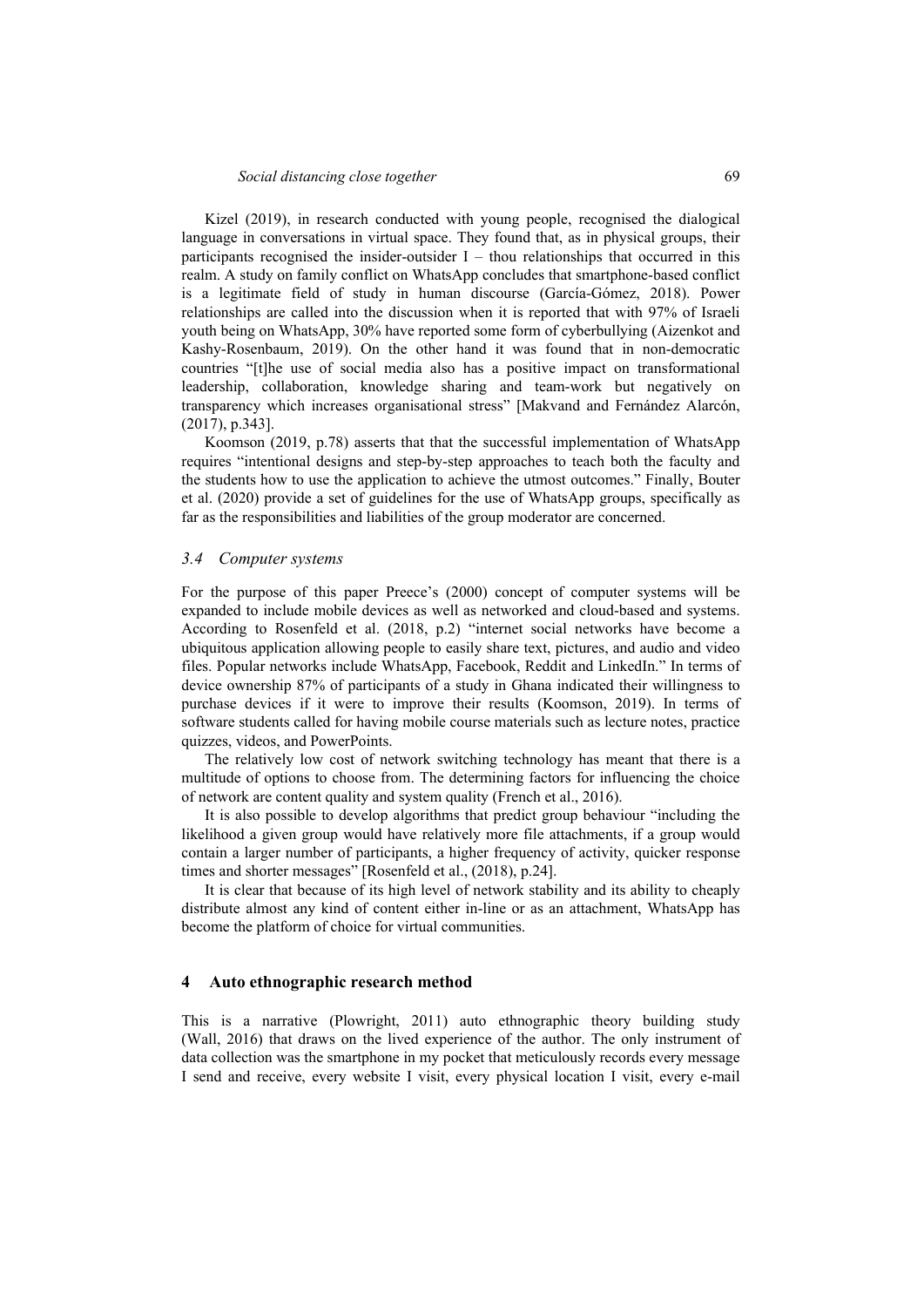I receive, every phone call I make or take, as well as every podcast I listen to. The content I draw upon is all in the public domain, originating as it does from WhatsApp messages that make up the transactions of the multiple virtual communities to which I inadvertently belong. For ethical reasons I refer only to the type of message or group that I am analysing and not to any message or group in particular. By way of analysis I filter these constructs through the six principles of the rhizome (Deleuze and Guattari, 1987) to contribute to the unfolding stories of our interaction with virtual communities. In keeping with the practices of grounded research (Morse et al., 2016) I add snippets from relevant literature where applicable. I present this work in the hope that it will resonate with other stories out there and contribute to a research agenda for investigating the communities that we carry around with us in our pockets or our handbags. I now turn to the second research question:

> "How do the principles of the rhizome contribute to closeness in a virtual community?"

### **5 Discussion: a rhizonomy of WhatApp communities**

As was pointed out earlier, even in high power-distance countries (Hofstede, 1984) social media tends to flatten hierarchies (Makvand and Fernández Alarcón, 2017). Rhizome theory (Deleuze and Guattari, 1987), which is based on flat structures is therefore an appropriate lens through which to view my reflections. The principles of the rhizome as described above, will form the basis for structuring this section under the headings of connectedness, heterogeneity, multiplicity, asignifying rupture, cartography and decalcomania.

### *5.1 Connectedness*

WhatsApp (2020) allows up to 256 participants in a group, which means that by definition every WhatsApp user is connected to every other, and "a participant, who has more prior engagement with other participants, is more likely to respond to another participant in a later discussion" (Liang, 2018).

WhatsApp's ability to display hyperlinks to internet sites means that it also connects users to any other site in the world. The tendency of people to belong to more than one group means that in terms of the *six degrees of separation* theory (Milgram, 1967) every WhatsApp user is connected to every other. Moreover since WhatsApp is on the smart device of the user, it is seamlessly integrated with the camera, which by default automatically geo-tags every photograph. Thus every item that is photographed and added to WhatsApp, is automatically connected to all the users on that group. This feature is often used by neighbourhood groups to serve as a warning, such as a photograph of a pothole in the road, which alerts all neighbours in the group, as well as the neighbourhood maintenance crew, of the hazard. The high level of connectedness could lead to hyper connectivity with its related advantages and disadvantages (Fredette et al., 2012). Thus connectedness leads to a sense of closeness, but it may also make members feel that the others are too close. One of the contributing factors to hyper connectivity lies in the heterogeneity of needs that results in the same people belonging to any number of groups that have almost the same, but slightly different foci.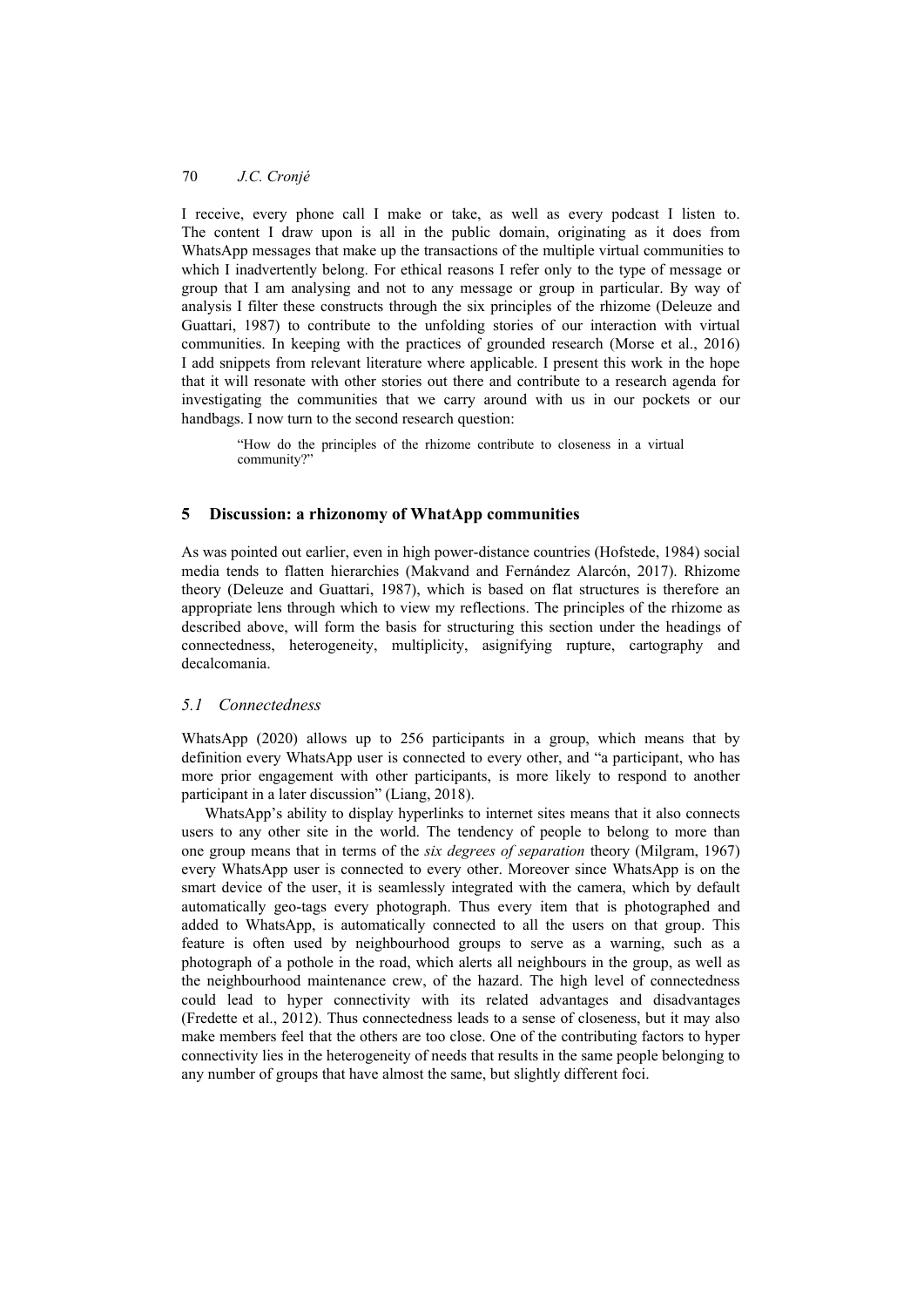#### *5.2 Heterogeneity*

Two types of heterogeneity come into play in WhatsApp groups. Firstly there is the obvious differences in the participants. Even in extremely homogeneous groups, such as residents of the same apartment complex, huge differences can be identified immediately in terms of age, gender, marital status and even political affiliation. The other heterogeneity lies in the groups themselves: groups range from small to large; their purposes from specific to general; their lifetimes from very short to indefinite. To make sense of this heterogeneity, one useful classification is a four-quadrant orthography based on their focus and structure: group focus may range from social exchange on the one hand to information exchange on the other, while social structure may range from loose to high (Kozinets, 2002), resulting in four categories:

- 1 loosely structured groups primarily for social exchange would include sports club, alumni associations and social neighbourhood groups
- 2 diagonally opposite would be highly structured groups focused on information exchange, which would include corporate management groups where line managers would give and request information from their subordinates
- 3 loosely structured groups for information exchange may be neighbourhood security groups that inform one another and the security personnel of potential hazards
- 4 high social structure for social interaction would be family groups where the family hierarchy is still respected but the interaction is social rather than informative.

When a blurring of these boundaries occurs it may well happen that some members of the group may demonstrate asignifying rupture, as they form another group that includes some, but not all the members of the larger group. This new group may even invite other members and in so doing create its own new focus.

### *5.3 Asignifying rupture*

The ease with which WhatsApp allows users to form groups means that additional groups form very quickly. A regular family chat group may well form a sub-group without mother, to plan her birthday party; a work group under an authoritarian boss may create a subversive sub-group without him or her. In keeping with rhizome theory (Deleuze and Guattari, 1987) such groups, although they may have been formed as a short-term solution may well develop into long-term communities in their own right.

#### *5.4 Multiplicity*

In the same way as one group may give rise to many discrete sub-groups one person belongs to a host of groups of different description, work groups, social groups, scientific groups, groups for the exchange of jokes and groups arranging social events. All these groups come together under the one WhatsApp application on the device of the user and as such the multiple becomes the unit. The individual user becomes entangled in a multiple of connected and disconnected groups, each following its own particular path,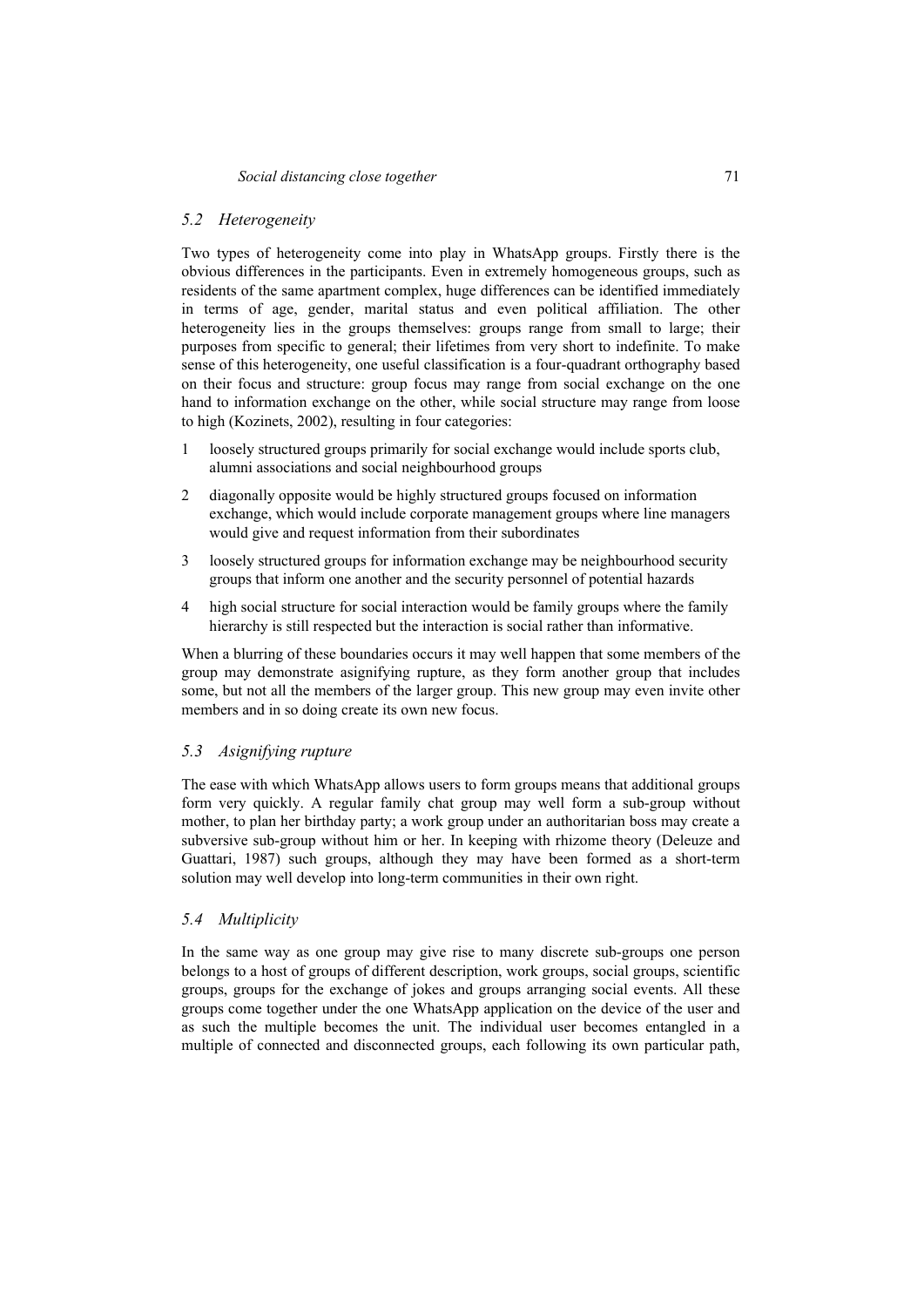and the user follows one and/or all of these paths simultaneously. The multiplicity extends beyond the WhatsApp group to physical groups. Often WhatsApp groups are used to extend contact groups, or sometimes to replace them. In extreme cases this multiplicity that could lead to fatigue, anxiety or depression (Dhir et al., 2018).

# *5.5 Cartography*

Since users all walk their own paths the patterns created by the users are generative rather than supplantive. Users develop their own cartographies as they embark on the various pathways through their various real and virtual communities. These often intersecting maps of individuals and groups have become a rich source of research for analysts of social networks on both the technological (Fiadino et al., 2015) and emotional (Maíz-Arévalo, 2018) levels.

## *5.6 Decalcomania*

As the overlapping networks develop, so patterns begin to appear. It would seem that many WhatsApp groups follow the typical curve of Gartner's hype cycle (Linden and Fenn, 2003). The technology trigger would be when the group is formed. There would be a flurry of introductions, sharing, supportive messaging and the co-creation of general goodwill, leading to the peak of inflated expectations where, as a result of groupthink (Janis, 1972) everybody believes in the goodness of the group and its members, practice self-censorship and shuns those who think otherwise. The group then descends into the trough of disillusionment as many members leave. At that stage the group begins to understand its purpose and moves up the slope of enlightenment to the plateau of productivity (Linden and Fenn, 2003). At the same time it is possible in many instances to identify Tuckman's (1965) stages of group development, forming, storming, norming and performing in many WhatsApp groups. In this way, in true decalcomanic form all groups are identical and no two groups are the same.

### **6 Conclusions – physical distance and social closeness**

In the conclusion we bring the two research questions together:

"What are the characteristics of WhatsApp groups in terms of people, purpose, politics, and computer systems?"

"How do the principles of the rhizome contribute to closeness in a virtual community?"

Table 1 shows how some of the rhizomatic characteristics of WhatsApp groups could be plotted against Preece's (2000) characteristics of virtual communities. This table is by no means exhaustive and is shown here only as an analysis tool. It could also be useful in an ethnographic study analysing a body of WhatsApp messages that may have been sent by a particular group over a particular period. In this particular instance the matrix is used to compare and contrast virtual and actual groups as a guide for speculating how WhatsApp groups may work in support of, in opposition to or instead of physical groups.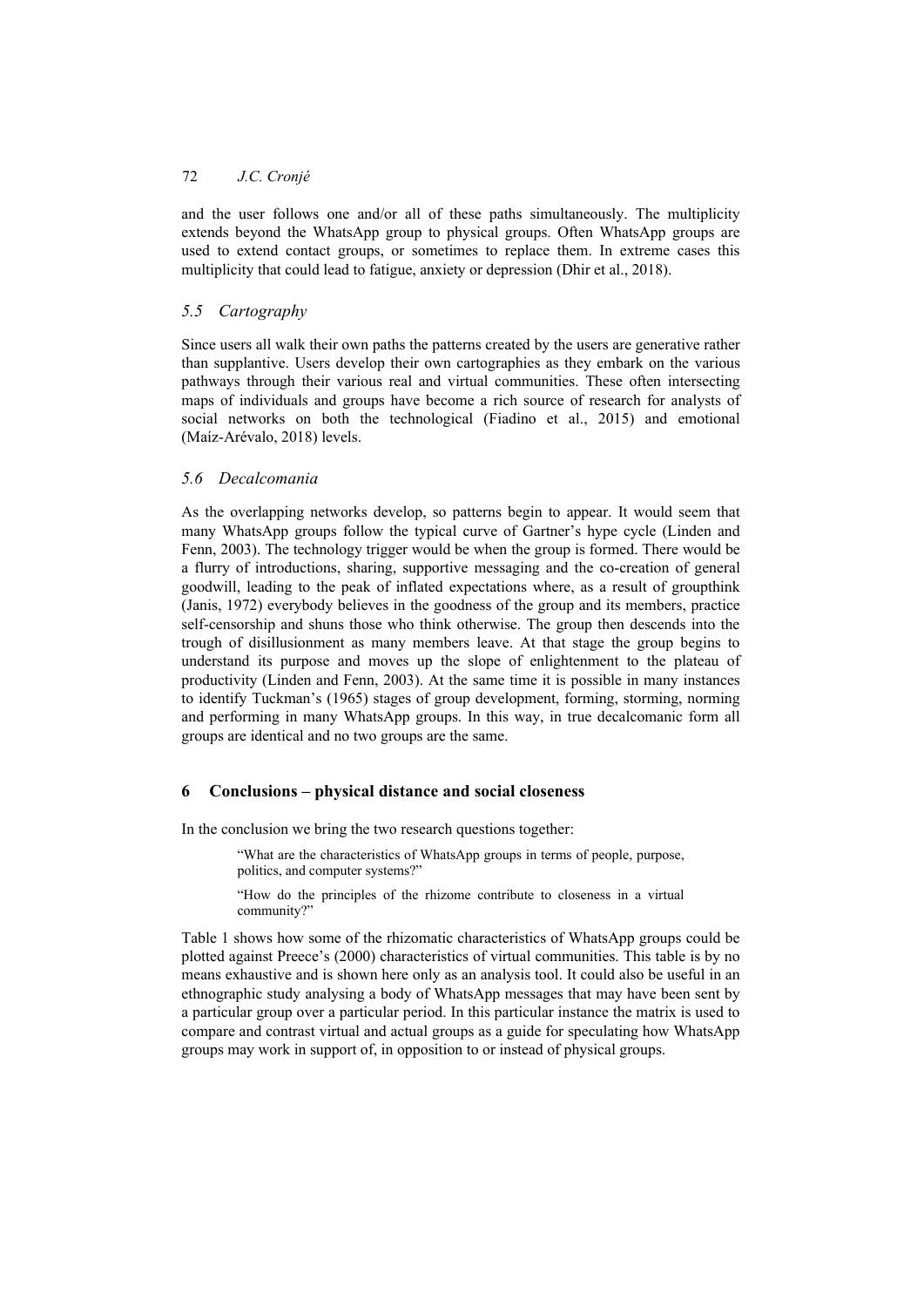| Computer systems | will not go to places that are unstable, hard<br>drivers for digital communication, but the<br>Stability, ease of use and cost remain the<br>same applies to contact groups as people<br>to reach or expensive | always require the same constraints that are<br>different technologies. Physical groups will<br>platform-independent and able to run over<br>Virtual groups are increasingly becoming<br>required for human habitation                             | standardisation is required. Physical groups<br>rely upon the adaptability of the humans to<br>The multiple operating systems on which<br>into computer systems and high levels of<br>of interoperability needs to be designed<br>WhatsApp runs means that a high level<br>their surroundings | The technological ease with which groups<br>can form, either by invitation or by a join<br>link allows rapid group formation                                                                                                          | nature of WhatsApp groups has enabled it to<br>flatten the peaks of the digital divide so that<br>mapping of the technology is likely to show<br>little difference in its use by rich or poor.<br>The ubiquitous, cheap and powerful | information overload and managing hyper<br>pull are likely to drive further innovation<br>Patterns of technology push and demand<br>in the field. Techniques for reducing<br>connectivity need to be developed         |
|------------------|----------------------------------------------------------------------------------------------------------------------------------------------------------------------------------------------------------------|----------------------------------------------------------------------------------------------------------------------------------------------------------------------------------------------------------------------------------------------------|-----------------------------------------------------------------------------------------------------------------------------------------------------------------------------------------------------------------------------------------------------------------------------------------------|---------------------------------------------------------------------------------------------------------------------------------------------------------------------------------------------------------------------------------------|--------------------------------------------------------------------------------------------------------------------------------------------------------------------------------------------------------------------------------------|------------------------------------------------------------------------------------------------------------------------------------------------------------------------------------------------------------------------|
| Politics         | Different rules may apply to digital groups than<br>do to physical groups, but power relationships<br>still occur, and power can still be subverted                                                            | struggles that come about in heterogeneous<br>groups. In physical groups these rules have<br>been established over millennia, while new<br>rules need to be developed on the fly for<br>Rules are required to regulate the power<br>virtual groups | used successfully in arranging and suppressing<br>Multiple groups develop to support or disrupt<br>WhatsApp groups, specifically, having been<br>multiple instances of power<br>violent protests                                                                                              | Groups may easily break off from a main group<br>bullies it is not always possible since it is more<br>Although physical groups also stand up against<br>to subvert powerful figures deemed bullies.<br>difficult to do so undetected | Unique power relationships come into being<br>hat are either entrenched or disrupted by<br>virtual group technology. These can be<br>used in support of, or against physical<br>political groupings.                                 | although the power struggles are likely to occur<br>much faster in virtual groups because of their<br>Virtual groups are as susceptible to internal<br>political struggles as are physical groups,<br>always-on nature |
| Purpose          | to replace physical contact altogether, or<br>Digital connections may have a purpose<br>it may be used to call people together.                                                                                | Having the same purpose may reduce<br>virtual and physical. Many virtual<br>groups actually have the purpose<br>the heterogeneity in groups, both<br>of avoiding physical contact                                                                  | of their own that requires no physical<br>support of physical groups and some<br>Some virtual groups have a purpose<br>contact. Some virtual groups are in<br>virtual groups have the purpose of<br>replacing physical groups                                                                 | group either to pursue sub-objectives<br>Sub groups break off from the main<br>of the main group, or to oppose it                                                                                                                     | Groups tend to have overlapping<br>purposes that can be mapped                                                                                                                                                                       | Three distinct purposes of WhatsApp<br>groups seem to develop. Groups to<br>arrange physical contact, groups to<br>extend physical contact and groups<br>to avoid physical contact                                     |
| People           | Digital connections are permanently on<br>Physical connections only occur when<br>people deliberately come together.                                                                                           | not geographically<br>bound virtual communities can be<br>too heterogeneous they are likely<br>much more heterogeneous than<br>physical groups, but if they get<br>Because they are<br>to split up.                                                | an increasing number of hybrid groups<br>groups than physical groups. There is<br>People belong to many more virtual<br>that are both physical and virtual                                                                                                                                    | In physical groups the same formation<br>It is easy for sub-groups to break off<br>of sub groupings occurs, but it takes<br>more organising to happen<br>from the main gro                                                            | group of people who can be mapped in<br>various ways, and each person belongs<br>to various groups that can be mapped<br>Each group is composed of a unique                                                                          | WhatsApp is likely to be the same as in<br>physical groups, although it is likely to<br>The patterns of group formation in<br>take place more quickly                                                                  |
|                  | Connectedness                                                                                                                                                                                                  | Heterogeneity                                                                                                                                                                                                                                      | Multiplicity                                                                                                                                                                                                                                                                                  | Asignifying<br>rupture                                                                                                                                                                                                                | Cartography                                                                                                                                                                                                                          | Decalcomania                                                                                                                                                                                                           |

# **Table 1** An analysis framework for the rhizomatic implications of virtual communities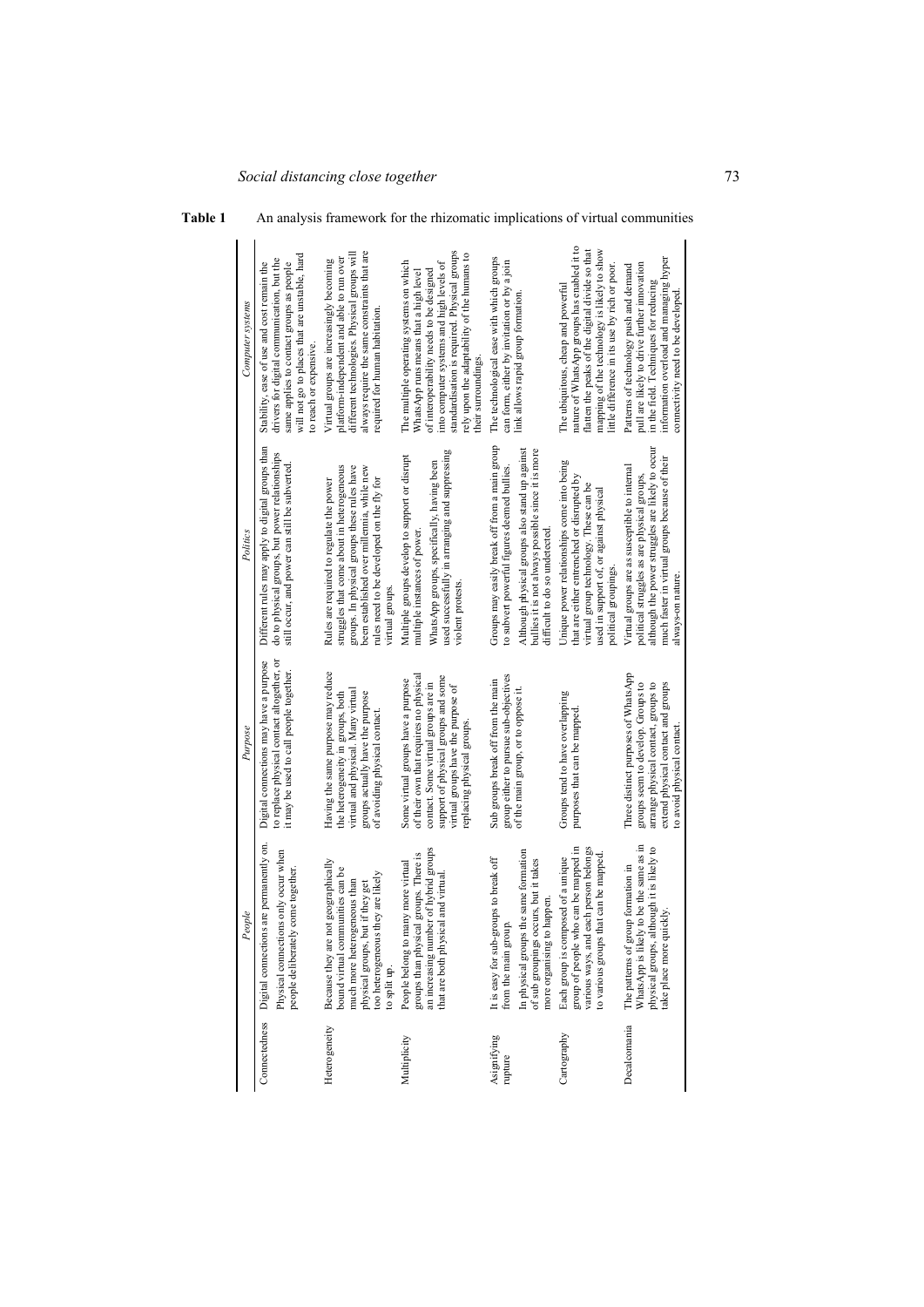In a world during and after covid-19 where physical distance between people has increased dramatically one hears many stories of the emotional distance between them actually decreasing. This may or may not be a good thing. On the one hand the emotional closeness that could be created by WhatsApp groups can be a source of empathy. On the other hand the same emotional closeness, coupled with the hyper connectivity associated by an explosion of WhatsApp groups could lead to anxiety and depression. What is left for researchers to do is to continue uncovering the endlessly repeated patterns that occur in the multiple stories of social closeness over physical distance.

#### **References**

- Ahad, A.D. and Lim, S.M.A. (2014) 'Convenience or nuisance?: The 'WhatsApp' dilemma', *Procedia – Social and Behavioral Sciences*, October, Vol. 155, pp.189–196, DOI: 10.1016/ j.sbspro.2014.10.278.
- Aizenkot, D. and Kashy-Rosenbaum, G. (2019) 'Cyberbullying victimization in WhatsApp classmate groups among Israeli elementary, middle, and high school students', *Journal of Interpersonal Violence*, p.0886260519842860, SAGE Publications, Sage, Los Angeles, CA, doi:10.1177/0886260519842860.
- Bouter, C., Venter, B. and Etheredge, H. (2020) 'Guidelines for the use of WhatsApp groups in clinical settings in South Africa: medicine and the law-in practice', *South African Medical Journal*, Vol. 110, No. 5, pp.364–368.
- Cabitza, F., Scramaglia, R., Cornetta, D. and Simone, C. (2016) 'When the web supports communities of place: the 'social street' case in Italy', *International Journal of Web Based Communities*, Vol. 12, No. 3, pp.216–237, Inderscience Publishers (IEL).
- Carey, M.C. and Meyer, H.K. (2016) 'The influences of participation and moderation on the development of a sense of virtual community', *International Journal of Web Based Communities*, Vol. 12, No. 4, pp.326–341, Inderscience Publishers (IEL).
- da Silva Braga, R. (2016) 'Technologies as a means, meetings as an end: urban interactions of a migrant community in Rio de Janeiro, Brazil, mobilized through WhatsApp', in *International Conference on Culture, Technology, and Communication*, Springer, pp.68–81.
- Deleuze, G. and Guattari, F. (1987) *A Thousand Plateaus: Capitalism and Schizophrenia*, Athlone Press, London.
- Dhir, A., Yossatorn, Y., Kaur, P. and Chen, S. (2018) 'Online social media fatigue and psychological wellbeing – a study of compulsive use, fear of missing out, fatigue, anxiety and depression', *International Journal of Information Management*, Vol. 40, pp.141–152, Elsevier.
- Fauzi, M.A. (2019) 'Knowledge sharing in Asia Pacific via virtual community platform: a systematic review', *International Journal of Web Based Communities*, Vol. 15, No. 4, pp.368–394, DOI: 10.1504/IJWBC.2019.103186.
- Fiadino, P., Casas, P., Schiavone, M. and D'Alconzo, A. (2015) 'Online social networks anatomy: on the analysis of Facebook and WhatsApp in cellular networks', in *2015 IFIP Networking Conference (IFIP Networking)*, IEEE, pp.1–9.
- Fredette, J., Marom, R., Steiner, K. and Witters, L. (2012) 'The promise and peril of hyperconnectivity for organizations and societies', *The Global Information Technology Report*, pp.113–119.
- French, A.M., Shim, J.P., Otondo, R.F. and Porter, J.R. (2016) 'Developing a loyal community: an empirical analysis evaluating antecedents to loyalty in social networking', *IJWBC*, Vol. 12, No. 2, pp.114–130.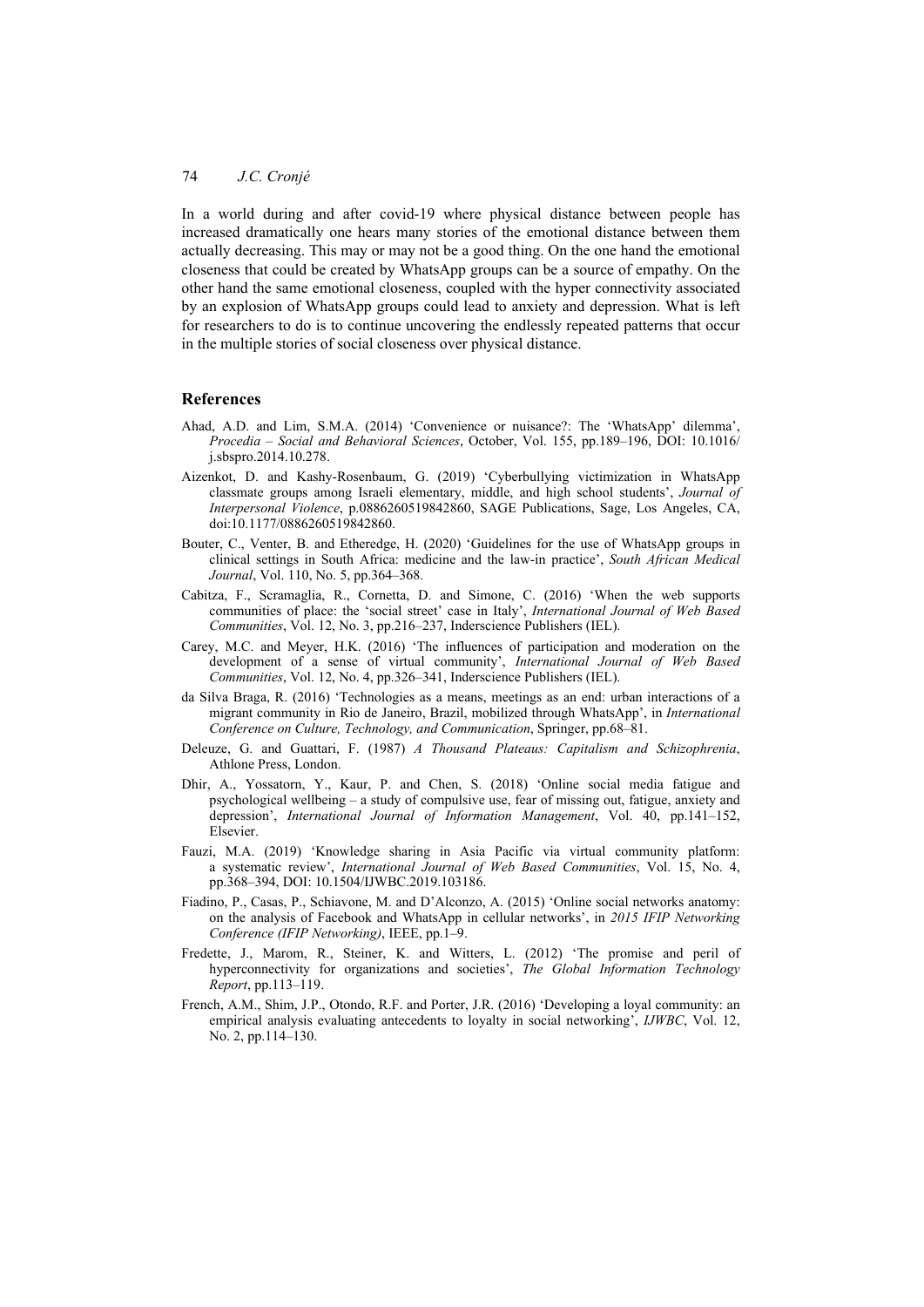- Ganasegeran, K., Renganathan, P., Rashid, A. and Al-Dubai, S.A.R. (2017) 'The m-health revolution: exploring perceived benefits of WhatsApp use in clinical practice', *International Journal of Medical Informatics*, Vol. 97, pp.145–151, Elsevier Ireland Ltd., DOI: 10.1016/ j.ijmedinf.2016.10.013.
- García-Gómez, A. (2018) 'Managing conflict on WhatsApp: a contrastive study of British and Spanish family disputes', *Journal of Language Aggression and Conflict*, Vol. 6, No. 2, pp.320–343, John Benjamins.
- Gasaymeh, A-M. (2017) 'University students' use of WhatsApp and their perceptions regarding its possible integration into their education', *Global Journal of Computer Science and Technology*, Vol. 17, No. 1, pp.1–11.
- Hammond, M. (2017) 'What is an online community? A new definition based around commitment, connection, reciprocity, interaction, agency, and consequences', *International Journal of Web Based Communities*, Vol. 13, No. 1, pp.118–136, Inderscience Publishers (IEL).
- Hofstede, G. (1984) *Culture's Consequences: International Differences in Work-Related Values*, Sage, London.
- Janis, I.L. (1972) *1972 Victims of Groupthink*, Houghton-Mifflin, Boston.
- Kizel, A. (2019) 'I thou dialogical encounters in adolescents' WhatsApp virtual communities', *AI and Society*, Vol. 34, No. 1, pp.19–27, Springer, London, DOI: 10.1007/s00146-017- 0692-9.
- Koomson, W.K. (2019) 'Ontology of ubiquitous learning: WhatsApp messenger competes successfully with learning management systems (LMS) in Ghana', *International Association for Development of the Information Society*, ERIC, pp.75–82.
- Kozinets, R.V. (2002) 'The field behind the screen: using the method of netnography to research market-oriented virtual communities', *Journal of Consumer Research*, Vol. 39, No. 1, pp.61–72.
- Kurniasih, N. and Riyadhsyah, T. (2017) 'Virtual ethnography study of inter-lecturer communication in national young lecturers forum WhatsApp group', in *8th International Conference of Asian Association of Indigenous and Cultural Psychology (ICAAIP 2017)*, Atlantis Press.
- Liang, B. (2018) 'We learn from each other: exploring interpersonal communications in online communities', *International Journal of Web Based Communities*, Vol. 14, No. 3, p.1, DOI: 10.1504/ijwbc.2018.10015402.
- Linden, A. and Fenn, J. (2003) *Understanding Gartner's Hype Cycles*, Strategic Analysis Report No. R-20-1971, p.88, Gartner, Inc.
- Maíz-Arévalo, C. (2018) 'Emotional self-presentation on WhatsApp: analysis of the profile status', *Russian Journal of Linguistics*, Vol. 22, No. 1, pp.144–160.
- Makvand, A.F. and Fernández Alarcón, V. (2017) 'How does social media affect the behaviours of managers and employees in non-democratic countries?', *International Journal of Web Based Communities*, Vol. 13, No. 3, pp.321–343.
- Mars, M. and Scott, R.E. (2016) 'Whatsapp in clinical practice: a literature review', in Maeder, A.J., Ho, K. and Marcelo, A. (Eds.): *The Promise of New Technologies in an Age of New Health Challenges*, pp.82–90, IOS Press, Amsterdam, Netherlands.
- Milgram, S. (1967) 'Six degrees of separation', *Psychology Today*, Vol. 2, pp.60–64.
- Montag, C., Błaszkiewicz, K., Sariyska, R., Lachmann, B., Andone, I., Trendafilov, B., Eibes, M. and Markowetz, A. (2015) 'Smartphone usage in the 21st century: who is active on WhatsApp?', *BMC Research Notes*, Vol. 8, No. 1, pp.4–9, BioMed Central, DOI: 10.1186/s13104-015-1280-z.
- Moodley, M. (2019) 'WhatsApp: creating a virtual teacher community for supporting and monitoring after a professional development programme', *South African Journal of Education*, Vol. 39, No. 2, pp.1–10, Education Association of South Africa.